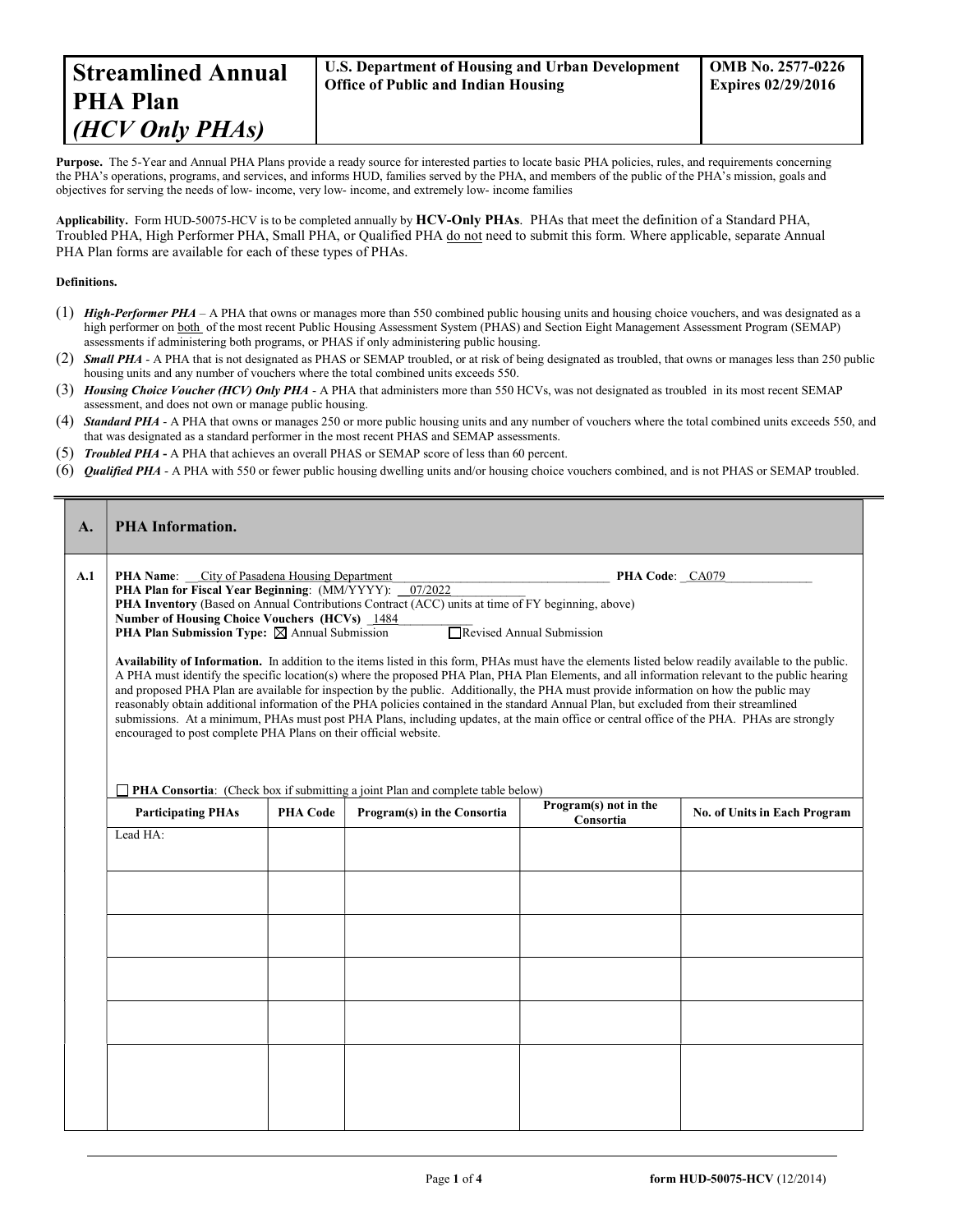| В.  | <b>Annual Plan.</b>                                                                                                                                                                                                                                                                                                                                                                                                                                                                                                                                                                                                                                                                                                                                                                                                                                                                                                                                                                                                                                                                                                                                                                                                                                                                                                                                                                                                                                                                                                                                                                                                                                                                                                          |                                 |                                                                                       |                                                                                     |  |  |  |
|-----|------------------------------------------------------------------------------------------------------------------------------------------------------------------------------------------------------------------------------------------------------------------------------------------------------------------------------------------------------------------------------------------------------------------------------------------------------------------------------------------------------------------------------------------------------------------------------------------------------------------------------------------------------------------------------------------------------------------------------------------------------------------------------------------------------------------------------------------------------------------------------------------------------------------------------------------------------------------------------------------------------------------------------------------------------------------------------------------------------------------------------------------------------------------------------------------------------------------------------------------------------------------------------------------------------------------------------------------------------------------------------------------------------------------------------------------------------------------------------------------------------------------------------------------------------------------------------------------------------------------------------------------------------------------------------------------------------------------------------|---------------------------------|---------------------------------------------------------------------------------------|-------------------------------------------------------------------------------------|--|--|--|
| B.1 | <b>Revision of PHA Plan Elements.</b><br>(a) Have the following PHA Plan elements been revised by the PHA since its last Annual Plan submission?                                                                                                                                                                                                                                                                                                                                                                                                                                                                                                                                                                                                                                                                                                                                                                                                                                                                                                                                                                                                                                                                                                                                                                                                                                                                                                                                                                                                                                                                                                                                                                             |                                 |                                                                                       |                                                                                     |  |  |  |
|     | Y N<br>$\boxtimes$ Housing Needs and Strategy for Addressing Housing Needs.<br>ப<br>$\boxtimes$ Deconcentration and Other Policies that Govern Eligibility, Selection, and Admissions.<br>ப<br>⊠<br>$\Box$ Financial Resources.<br>П<br>$\boxtimes$ Rent Determination.<br>П<br>$\boxtimes$ Operation and Management.<br>$\boxtimes$<br>Informal Review and Hearing Procedures.<br>□<br>$\boxtimes$ Homeownership Programs.<br>⊠ Self Sufficiency Programs and Treatment of Income Changes Resulting from Welfare Program Requirements.<br>П<br>$\boxtimes$ Substantial Deviation.<br>П<br>$\boxtimes \square$ Significant Amendment/Modification.                                                                                                                                                                                                                                                                                                                                                                                                                                                                                                                                                                                                                                                                                                                                                                                                                                                                                                                                                                                                                                                                           |                                 |                                                                                       |                                                                                     |  |  |  |
|     | (b) If the PHA answered yes for any element, describe the revisions for each element(s):<br><b>Financial Resources:</b>                                                                                                                                                                                                                                                                                                                                                                                                                                                                                                                                                                                                                                                                                                                                                                                                                                                                                                                                                                                                                                                                                                                                                                                                                                                                                                                                                                                                                                                                                                                                                                                                      |                                 |                                                                                       |                                                                                     |  |  |  |
|     | The City of Pasadena Housing Department (CoPHD) has been awarded the following vouchers and associated funding:                                                                                                                                                                                                                                                                                                                                                                                                                                                                                                                                                                                                                                                                                                                                                                                                                                                                                                                                                                                                                                                                                                                                                                                                                                                                                                                                                                                                                                                                                                                                                                                                              |                                 |                                                                                       |                                                                                     |  |  |  |
|     | <b>Voucher Type</b>                                                                                                                                                                                                                                                                                                                                                                                                                                                                                                                                                                                                                                                                                                                                                                                                                                                                                                                                                                                                                                                                                                                                                                                                                                                                                                                                                                                                                                                                                                                                                                                                                                                                                                          | <b>Total</b><br><b>Vouchers</b> | <b>Funding</b>                                                                        | <b>Eligibility</b>                                                                  |  |  |  |
|     | <b>Emergency Housing Vouchers (EHV)</b>                                                                                                                                                                                                                                                                                                                                                                                                                                                                                                                                                                                                                                                                                                                                                                                                                                                                                                                                                                                                                                                                                                                                                                                                                                                                                                                                                                                                                                                                                                                                                                                                                                                                                      | 109                             | \$173,328 Admin<br>\$1,315,620 HAP<br>\$43,600 Preliminary Fees<br>\$381,500 Services | experiencing homelessness, fleeing domestic<br>violence, or at risk of homelessness |  |  |  |
|     | Mainstream Vouchers (Implemented as<br>Mainstream Opportunity Voucher-Enhanced<br>(MOVE) Program)                                                                                                                                                                                                                                                                                                                                                                                                                                                                                                                                                                                                                                                                                                                                                                                                                                                                                                                                                                                                                                                                                                                                                                                                                                                                                                                                                                                                                                                                                                                                                                                                                            | 75                              | \$900,900 HAP                                                                         | 62 or under with a disability, experiencing<br>homelessness                         |  |  |  |
|     | <b>Informal Review and Hearing Procedures:</b><br>In accordance with PIH Notice 2020-32, the CoPHD is conducting Informal Hearings remotely. In response to technological barriers that<br>participants may face, the CoPHD makes an onsite computer in a private room available to participants who do not have access to the necessary<br>technology. If the participant has a disability that may prevent full access to the hearing using remote technology, alternative accommodations will<br>be made, including rescheduling the hearing if necessary for a time it may be held in person.<br><b>Significant Amendment/Modification:</b><br>The CoPHD defines a significant amendment or modification as a change in policy or procedure that is expected to have an impact on how the<br>program is operated.<br>The following modifications have been made to the Administrative Plan in the past year:<br>Limited preference set-aside of 20 HCVs for persons experiencing homelessness, to be paired with \$150,000 in CoC funding for<br>$\bullet$<br>services.<br>The maximum term of a repayment agreement with a participating family that owes a debt to the CoPHD was increased from 36 to 60<br>months, and the maximum amount of a repayment agreement was increased from \$5,000 to \$10,000.<br>Procedures for conducting biennial inspections were clarified. An annual inspection will be conducted within the first twelve months<br>$\bullet$<br>after the start of program participation or move to a new unit. Units that pass the first annual inspection will be inspected biennially.<br>Biennial inspections that fail due to health and safety items will be returned to an annual schedule. |                                 |                                                                                       |                                                                                     |  |  |  |
| B.2 | <b>New Activities</b>                                                                                                                                                                                                                                                                                                                                                                                                                                                                                                                                                                                                                                                                                                                                                                                                                                                                                                                                                                                                                                                                                                                                                                                                                                                                                                                                                                                                                                                                                                                                                                                                                                                                                                        |                                 |                                                                                       |                                                                                     |  |  |  |
|     | (a) Does the PHA intend to undertake any new activities related to the following in the PHA's current Fiscal Year?                                                                                                                                                                                                                                                                                                                                                                                                                                                                                                                                                                                                                                                                                                                                                                                                                                                                                                                                                                                                                                                                                                                                                                                                                                                                                                                                                                                                                                                                                                                                                                                                           |                                 |                                                                                       |                                                                                     |  |  |  |
|     | Y<br>N<br>$\boxtimes$ Project Based Vouchers.<br>⊔                                                                                                                                                                                                                                                                                                                                                                                                                                                                                                                                                                                                                                                                                                                                                                                                                                                                                                                                                                                                                                                                                                                                                                                                                                                                                                                                                                                                                                                                                                                                                                                                                                                                           |                                 |                                                                                       |                                                                                     |  |  |  |
|     | (b) If this activity is planned for the current Fiscal Year, describe the activities. Provide the projected number of project-based units and general<br>locations, and describe how project-basing would be consistent with the PHA Plan.                                                                                                                                                                                                                                                                                                                                                                                                                                                                                                                                                                                                                                                                                                                                                                                                                                                                                                                                                                                                                                                                                                                                                                                                                                                                                                                                                                                                                                                                                   |                                 |                                                                                       |                                                                                     |  |  |  |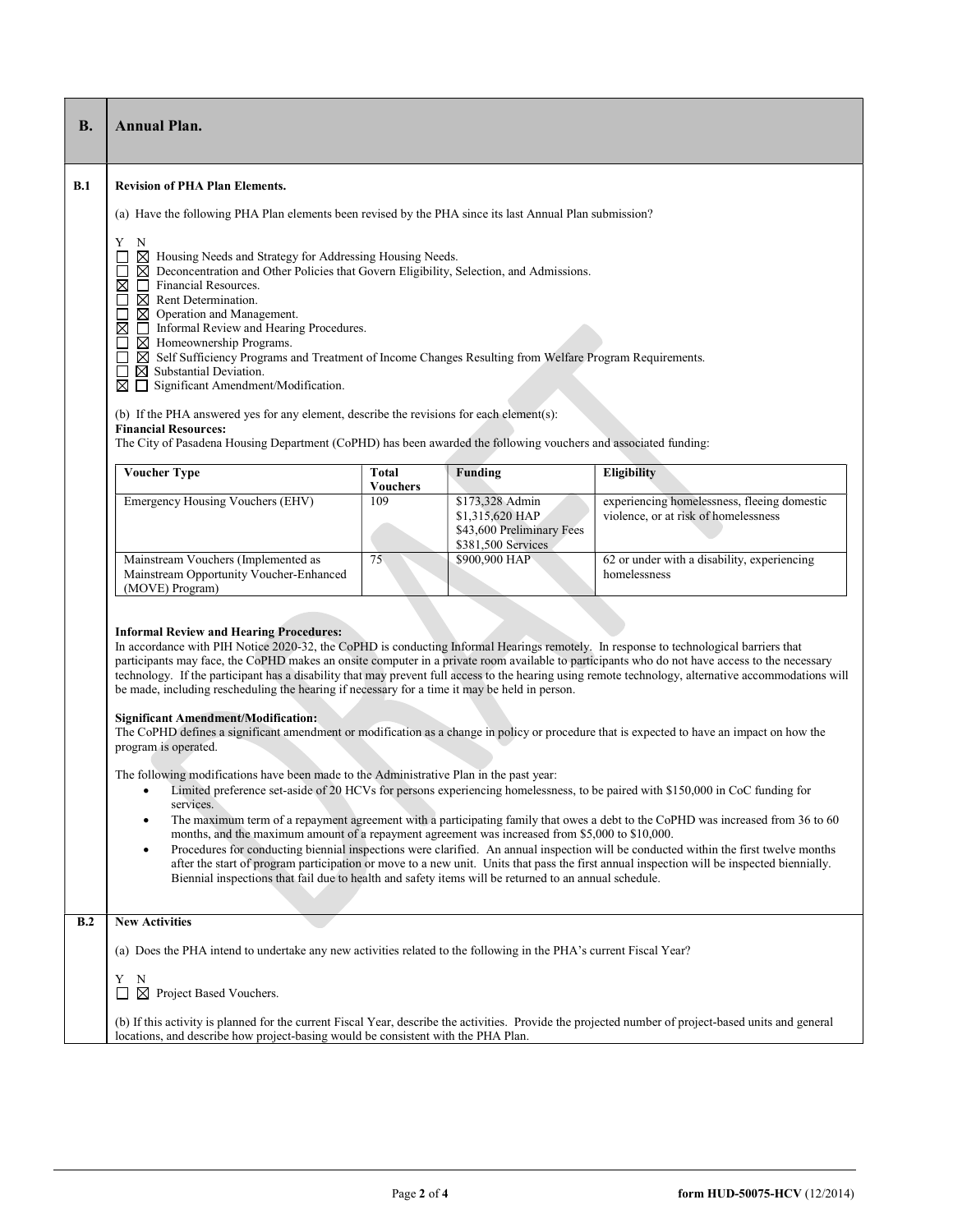| B.3        | <b>Most Recent Fiscal Year Audit.</b>                                                                                                                                                                                                                                                                                                                                                                                                                                                                                                                                                                                                                                                                                                                                                                                                                                                                                                                                                                                                                                                                                                                                                                                                                                                                                                           |  |  |  |  |  |
|------------|-------------------------------------------------------------------------------------------------------------------------------------------------------------------------------------------------------------------------------------------------------------------------------------------------------------------------------------------------------------------------------------------------------------------------------------------------------------------------------------------------------------------------------------------------------------------------------------------------------------------------------------------------------------------------------------------------------------------------------------------------------------------------------------------------------------------------------------------------------------------------------------------------------------------------------------------------------------------------------------------------------------------------------------------------------------------------------------------------------------------------------------------------------------------------------------------------------------------------------------------------------------------------------------------------------------------------------------------------|--|--|--|--|--|
|            | (a) Were there any findings in the most recent FY Audit?                                                                                                                                                                                                                                                                                                                                                                                                                                                                                                                                                                                                                                                                                                                                                                                                                                                                                                                                                                                                                                                                                                                                                                                                                                                                                        |  |  |  |  |  |
|            | N N/A<br>Y                                                                                                                                                                                                                                                                                                                                                                                                                                                                                                                                                                                                                                                                                                                                                                                                                                                                                                                                                                                                                                                                                                                                                                                                                                                                                                                                      |  |  |  |  |  |
|            | ⊠ □<br>П                                                                                                                                                                                                                                                                                                                                                                                                                                                                                                                                                                                                                                                                                                                                                                                                                                                                                                                                                                                                                                                                                                                                                                                                                                                                                                                                        |  |  |  |  |  |
|            | (b) If yes, please describe:                                                                                                                                                                                                                                                                                                                                                                                                                                                                                                                                                                                                                                                                                                                                                                                                                                                                                                                                                                                                                                                                                                                                                                                                                                                                                                                    |  |  |  |  |  |
| B.4        | <b>Civil Rights Certification</b>                                                                                                                                                                                                                                                                                                                                                                                                                                                                                                                                                                                                                                                                                                                                                                                                                                                                                                                                                                                                                                                                                                                                                                                                                                                                                                               |  |  |  |  |  |
|            | Form HUD-50077, PHA Certifications of Compliance with the PHA Plans and Related Regulations, must be submitted by the PHA as an electronic<br>attachment to the PHA Plan.                                                                                                                                                                                                                                                                                                                                                                                                                                                                                                                                                                                                                                                                                                                                                                                                                                                                                                                                                                                                                                                                                                                                                                       |  |  |  |  |  |
| B.5        | <b>Certification by State or Local Officials.</b>                                                                                                                                                                                                                                                                                                                                                                                                                                                                                                                                                                                                                                                                                                                                                                                                                                                                                                                                                                                                                                                                                                                                                                                                                                                                                               |  |  |  |  |  |
|            | Form HUD 50077-SL, Certification by State or Local Officials of PHA Plans Consistency with the Consolidated Plan, must be submitted by the<br>PHA as an electronic attachment to the PHA Plan.                                                                                                                                                                                                                                                                                                                                                                                                                                                                                                                                                                                                                                                                                                                                                                                                                                                                                                                                                                                                                                                                                                                                                  |  |  |  |  |  |
| <b>B.6</b> | <b>Progress Report.</b>                                                                                                                                                                                                                                                                                                                                                                                                                                                                                                                                                                                                                                                                                                                                                                                                                                                                                                                                                                                                                                                                                                                                                                                                                                                                                                                         |  |  |  |  |  |
|            | Provide a description of the PHA's progress in meeting its Mission and Goals described in its 5-Year PHA Plan.                                                                                                                                                                                                                                                                                                                                                                                                                                                                                                                                                                                                                                                                                                                                                                                                                                                                                                                                                                                                                                                                                                                                                                                                                                  |  |  |  |  |  |
|            | The CoPHD has set the following goals for the 2020-2025 period:                                                                                                                                                                                                                                                                                                                                                                                                                                                                                                                                                                                                                                                                                                                                                                                                                                                                                                                                                                                                                                                                                                                                                                                                                                                                                 |  |  |  |  |  |
|            | Goal:                                                                                                                                                                                                                                                                                                                                                                                                                                                                                                                                                                                                                                                                                                                                                                                                                                                                                                                                                                                                                                                                                                                                                                                                                                                                                                                                           |  |  |  |  |  |
|            | Improve the availability of decent, safe, and affordable housing.<br>Objectives & Progress:                                                                                                                                                                                                                                                                                                                                                                                                                                                                                                                                                                                                                                                                                                                                                                                                                                                                                                                                                                                                                                                                                                                                                                                                                                                     |  |  |  |  |  |
|            | Increase the number of Project Based Voucher units available through the RFP process<br>Progress: In PY 2021-22, the CoPHD allocated 65 PBV to HOPE Center and 69 PBV to Heritage Square South. Both projects will<br>provide permanent supportive housing (PSH). Hope Center is under construction with a projected opening date of October 2023.<br>Strengthen outreach to the landlord community to increase awareness of and participation in rental assistance programs.<br>Progress-Using CARES Act funding, the City of Pasadena Housing Department (CoPHD) implemented a landlord incentive program to<br>encourage landlords to participate in the Section 8 program. Forty-six units were secured or continued as rentals to participants and ten<br>new landlords began participation in the HCV program by the programs' end date of December 31, 2021.<br>Increase housing choice through monitoring of the payment standards in relation to average rents for modest dwelling units within the<br>City.<br><b>Progress:</b> Effective October 1, 2021, the payment standards for HCV were increased to 110% of FMR, while the payment standards for<br>VASH and Emergency Housing Vouchers were increase to 120%.<br>Increase the availability of rental vouchers by applying for special needs or other vouchers when available. |  |  |  |  |  |
|            | Goal:<br>Promote fair housing and equal opportunity.                                                                                                                                                                                                                                                                                                                                                                                                                                                                                                                                                                                                                                                                                                                                                                                                                                                                                                                                                                                                                                                                                                                                                                                                                                                                                            |  |  |  |  |  |
|            | Objectives:<br>Continue to provide training to employees, owners, and residents through workshops and mailers.<br><b>Progress:</b> the CoPHD staff and funded agencies, included HCV and Continuum of Care staff and providers, were provided training on<br>fair housing & reasonable accommodations by Mental Health Advocacy Services LA. Annual trainings for program participants and<br>property owners are scheduled for April 2022.<br>Implement objectives identified upon completion of Analysis of Impediments to Fair Housing Choice.<br>٠<br>Progress: The CoPHD has worked with the Housing Rights Center to provide outreach and increase awareness of fair housing<br>٠<br>workshops and assistance including those geared to landlords and those geared to tenants in response to Impediment #8: Fair housing<br>Outreach.                                                                                                                                                                                                                                                                                                                                                                                                                                                                                                     |  |  |  |  |  |
|            | Goal:<br><b>Ensure effective operations and program management.</b>                                                                                                                                                                                                                                                                                                                                                                                                                                                                                                                                                                                                                                                                                                                                                                                                                                                                                                                                                                                                                                                                                                                                                                                                                                                                             |  |  |  |  |  |
|            | Obectives:<br>Maintain Section 8 Management Assessment Program (SEMAP) High Performer status.                                                                                                                                                                                                                                                                                                                                                                                                                                                                                                                                                                                                                                                                                                                                                                                                                                                                                                                                                                                                                                                                                                                                                                                                                                                   |  |  |  |  |  |
|            | Progress: Due to COVID-19, no 2021 SEMAP score was issued. The CoPHD retains High Performer status that was earned in 2019.                                                                                                                                                                                                                                                                                                                                                                                                                                                                                                                                                                                                                                                                                                                                                                                                                                                                                                                                                                                                                                                                                                                                                                                                                     |  |  |  |  |  |
|            | Utilize technology to improve program access.<br>٠<br>Progress: The CoPHD developed and implemented a Rent Calculator app that is available on its website. The app allows landlords and<br>voucher holders to determine if a particular unit or rent is affordable to a voucher holder based on the calculated 30% and 40% of<br>income, tenant-paid utilities, and asking rent. If the asking rent is unaffordable, the app will show the maximum approvable contract<br>rent assuming comparable rent support.                                                                                                                                                                                                                                                                                                                                                                                                                                                                                                                                                                                                                                                                                                                                                                                                                               |  |  |  |  |  |
|            |                                                                                                                                                                                                                                                                                                                                                                                                                                                                                                                                                                                                                                                                                                                                                                                                                                                                                                                                                                                                                                                                                                                                                                                                                                                                                                                                                 |  |  |  |  |  |